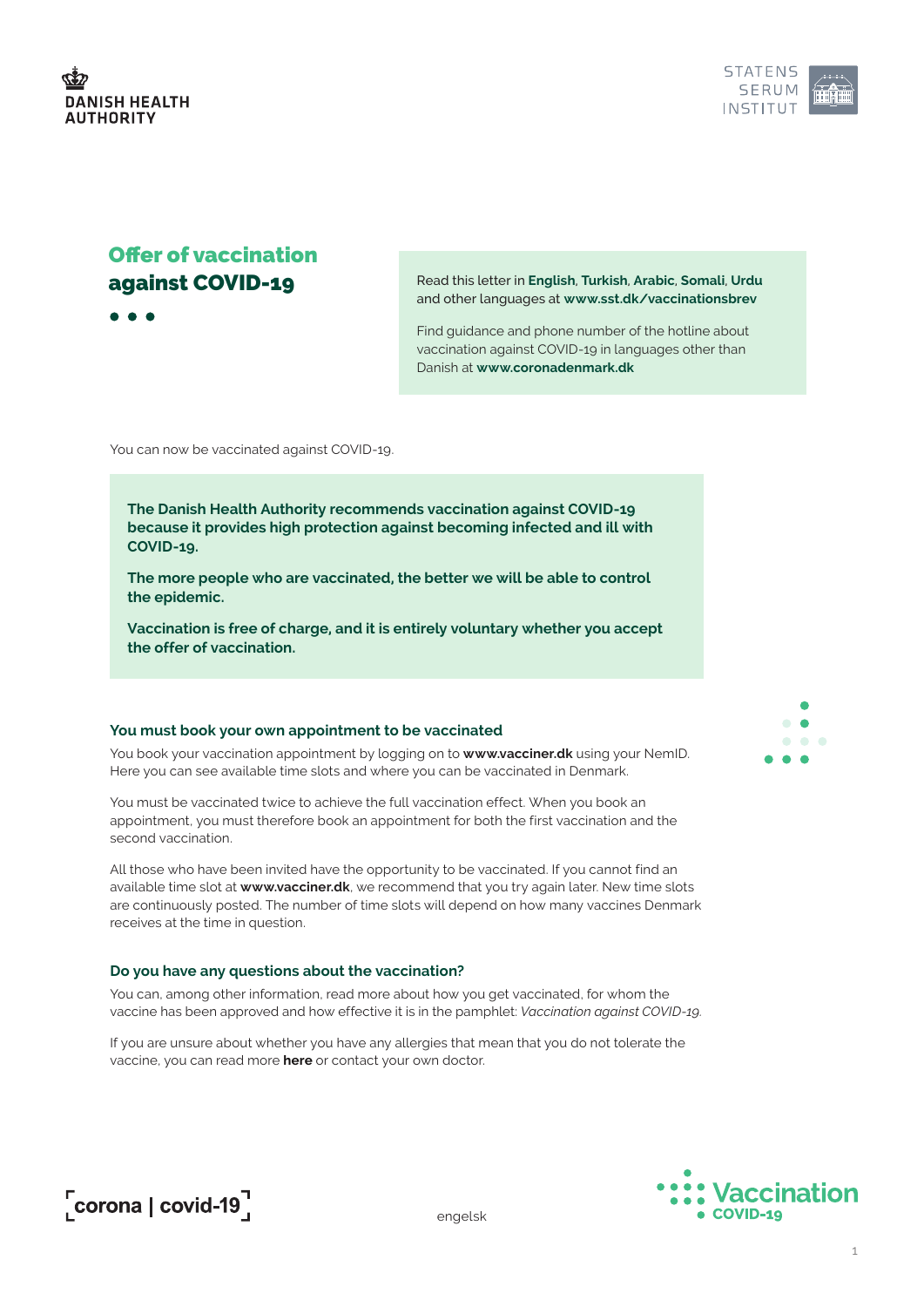



# **If you need help booking a vaccination appointment**

If you need help booking or changing your appointment, your Region can help you. You can find the direct number in the box below.

| <b>Capital Region of Denmark</b><br>Tel. 38 66 00 00           | Weekdays 08:00-17:00 Weekend 08:00-16:00         |
|----------------------------------------------------------------|--------------------------------------------------|
| <b>Region Zealand</b><br>Tel. 70 20 42 33                      | Weekdays and weekend 09:00-12:00 and 13:00-19:30 |
| <b>Region of Southern Denmark</b><br>Tel. 99 44 07 17, press 1 | Weekdays and weekend 08:00-18:00                 |
| <b>Central Denmark Region</b><br>Tel. 70 23 24 15              | Weekdays 08:00-19:00 Weekend 09:00-17:00         |
| <b>North Denmark Region</b><br>Tel. 97 64 84 63                | Weekdays 08:00-17:00 Weekend 08:00-15:30         |

Your doctor, sundhed.dk and the national coronavirus hotline cannot see available dates, waiting times, book your appointments or change your appointments for you.

Click **[here](http://www.sst.dk/covid-vaccination-eng)** for information about COVID-19 vaccination in English.

# **Transport to the vaccination centre**

If you are not able to come to your vaccination site on your own or with help from relatives because you have a permanent physical or mental functional impairment, you can contact your municipality. They can help you with the transport. If you need transport help, the municipality will also help you book a vaccination appointment.

You can call the COVID-19 hotline on 70 20 02 33 for information about how to contact your municipality.

#### **For you who are aged under 18**

The decision to be vaccinated against COVID-19 is your own. Because you are aged under 18, your parents (the custodial parent(s)) must be informed that you have received an invitation to be vaccinated. Your parents will therefore generally receive a copy of this letter. You can then talk about it, and they may accompany you when you are to be vaccinated.

It is a good idea for you to have talked to your parents before your vaccination. If you show up on your own for the vaccination, you may be asked whether you have talked to your parents, and you may be asked to call them and talk to them about the offer of vaccination.

If you or your parents want more information about vaccination, you can find it at: **[www.sst.dk/en/english/corona-eng/vaccination-against-covid-19](http://www.sst.dk/en/english/corona-eng/vaccination-against-covid-19)**

Yours sincerely,

**Henrik Ullum** Chief Executive Officer, Statens Serum Institut



**Søren Brostrøm** Chief Executive Officer, Danish Health Authority



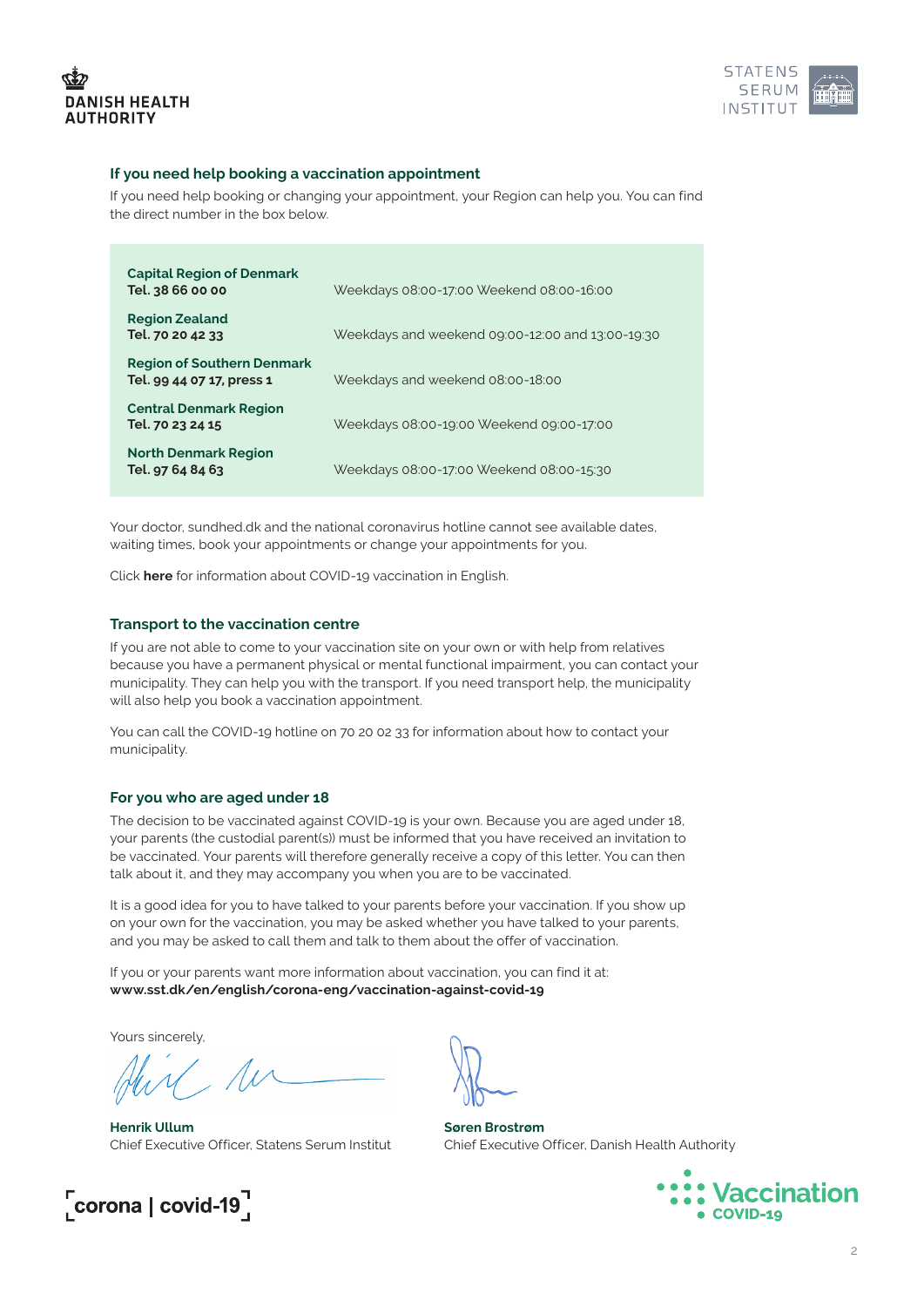

# Information about processing of personal data

Here you will find information about how Statens Serum Institut processes personal data about you in connection with the rollout of the vaccination programme for novel coronavirus/ COVID-19.

Read here how your data are processed.

# **1. We are the data controller – how do you contact us?**

Statens Serum Institut (SSI) is the data controller of the processing of the personal data that we process about you. You can find our contact details below.

Statens Serum Institut Artillerivej 5 DK-2300 København S CVR no.: 46837428 Tel.: 32683268 Email: [serum@ssi.dk](mailto:serum%40ssi.dk?subject=)

You are always welcome to contact our DPA function at [compliance@ssi.dk](mailto:compliance%40ssi.dk?subject=) or on tel. 4046 0083 if you have any other questions about how SSI processes your personal data.

Please contact SSI via e-Boks if you have any questions regarding your rights. You can find information (in Danish) on how to use e-Boks at the webpage *Sikker kommunikation med SSI* (Secure communication with SSI) **([www.ssi.dk/om-ssi/kontakt/sikker-kommunikation-m-ssi](http://www.ssi.dk/om-ssi/kontakt/sikker-kommunikation-m-ssi)).**

# **2. Purpose of processing of personal data**

We process your personal data for the purposes of offering vaccination and setting up vaccination processes for selected target groups and for monitoring public acceptance and the effect of vaccination and examining any causality between vaccination and unexpected reactions or side effects of vaccination. This is part of SSI's tasks as a public authority and of our efforts to prevent and monitor the spread of coronavirus/COVID-19.

Part of the processing is performed for research and statistical purposes only.

# **3. Storage of your personal data**

We store your personal data from the time they are collected in order to be able to offer you vaccination/set up a vaccination process and to monitor the vaccines at a general level. Your personal data will be stored until it is no longer relevant for SSI to offer and monitor the vaccines. It is not possible to provide a specific time for this. SSI will continuously consider the necessity of the processing and will erase or anonymise the personal data when the processing is no longer regarded as necessary.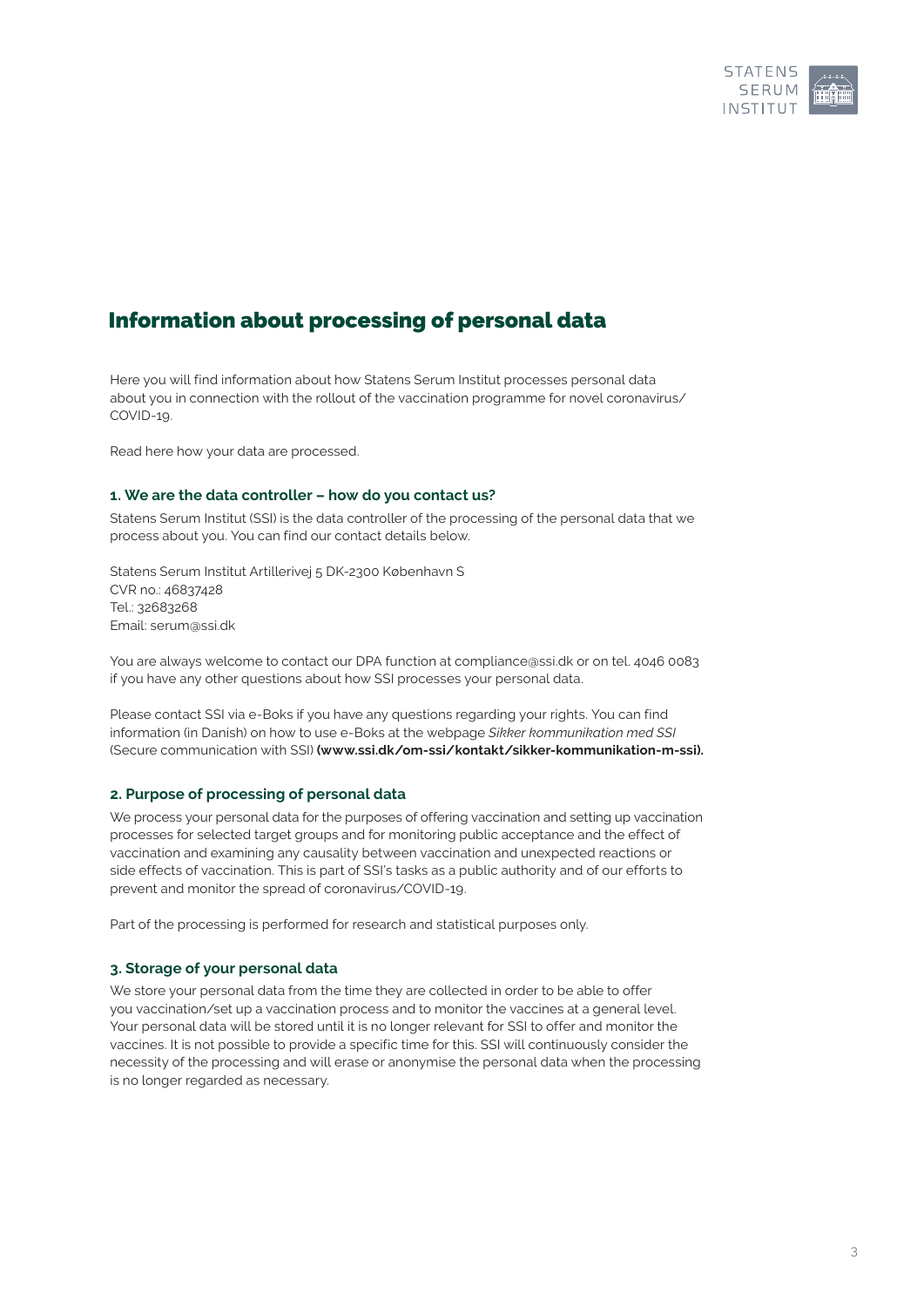

If you accept the vaccination offer, your vaccination data will be erased two years after your death according to the rules on storage of data in Executive Order no. 1615 of 18 December 2018 on access to and registration etc. of medicinal product and vaccination data. You can read more (in Danish) about the storage and processing of your personal data in the Danish Vaccination Register here: **[www.ssi.dk/om-ssi/persondatapolitik](http://www.ssi.dk/om-ssi/persondatapolitik)**, under the tab *Er du blevet vaccineret?* (Have you been vaccinated?)

# **4. Categories of personal data and lawfulness of processing of personal data**

We process the following categories of personal data about you in the Danish Vaccination Register:

# **Ordinary, non-sensitive personal data**

- • Name
- • Address
- $\cdot$  National health insurance group
- Own doctor's healthcare provider number
- Regional code

## **Ordinary, confidential personal data:**

• Civil registration (CPR) numbers

#### **Sensitive personal data:**

• Health data confirming that you have been vaccinated.

SSI will also process data about, for example, underlying diseases and occupational conditions which are necessary for SSI to identify whether you are among the target groups that are to be offered vaccination. SSI also uses the data to be able to perform its tasks of monitoring public acceptance and the effect of vaccination and examining any causality between vaccination and unexpected reactions or side effects of vaccination.

SSI may process these personal data when necessary to be able to offer COVID-19 vaccination, see Executive Order no. 146 of 1 February 2021 on processing of personal data in connection with offer of vaccination against COVID-19.

SSI is responsible for monitoring and combating the spread of diseases in collaboration with the rest of the public health service, and for monitoring and assessing public acceptance and the effect of vaccination and examining any causality between vaccination and unexpected reactions or side effects of vaccination, see section 222 of the Danish Health Act (Sundhedsloven)<sup>1</sup> and, for further details, section 157a(6) of the Danish Health Act. SSI is also responsible for recording data on individual citizens' vaccinations and related data in the Danish Vaccination Register, see section 157a of the Danish Health Act.

We thus process your personal data in accordance with Article 6(1)(e) of the General Data Protection Regulation<sup>2</sup>, as the processing is necessary for the performance of a task carried out in the public interest or in the exercise of official authority vested in SSI, and Article  $g(2)(h)$  and (i) of the General Data Protection Regulation, as the processing is necessary for the purpose of management of health or social care systems and services and for reasons of public interest in the area of public health.

We process your civil registration (CPR) number in accordance with section 11(1) of the Danish Data Protection Act (*Databeskyttelsesloven*) 3, as the processing is necessary to enable us to identify you clearly.

<sup>&</sup>lt;sup>1</sup> Consolidation Act no. 903 of 26 August 2019 to consolidate the Danish Health Act, as amended.

<sup>2</sup> Regulation (EU) 2016/679 of the European Parliament and of the Council of 27 April 2016 on the protection of natural persons with regard to the processing of personal data and on the free movement of such data, and repealing Directive 95/46/EC (General Data Protection Regulation) (Text with EEA relevance)

<sup>3</sup> Danish Act no. 502 of 23 May 2018 on supplementary provisions to Regulation (EU) on the protection of natural persons with regard to the processing of personal data and on the free movement of such data.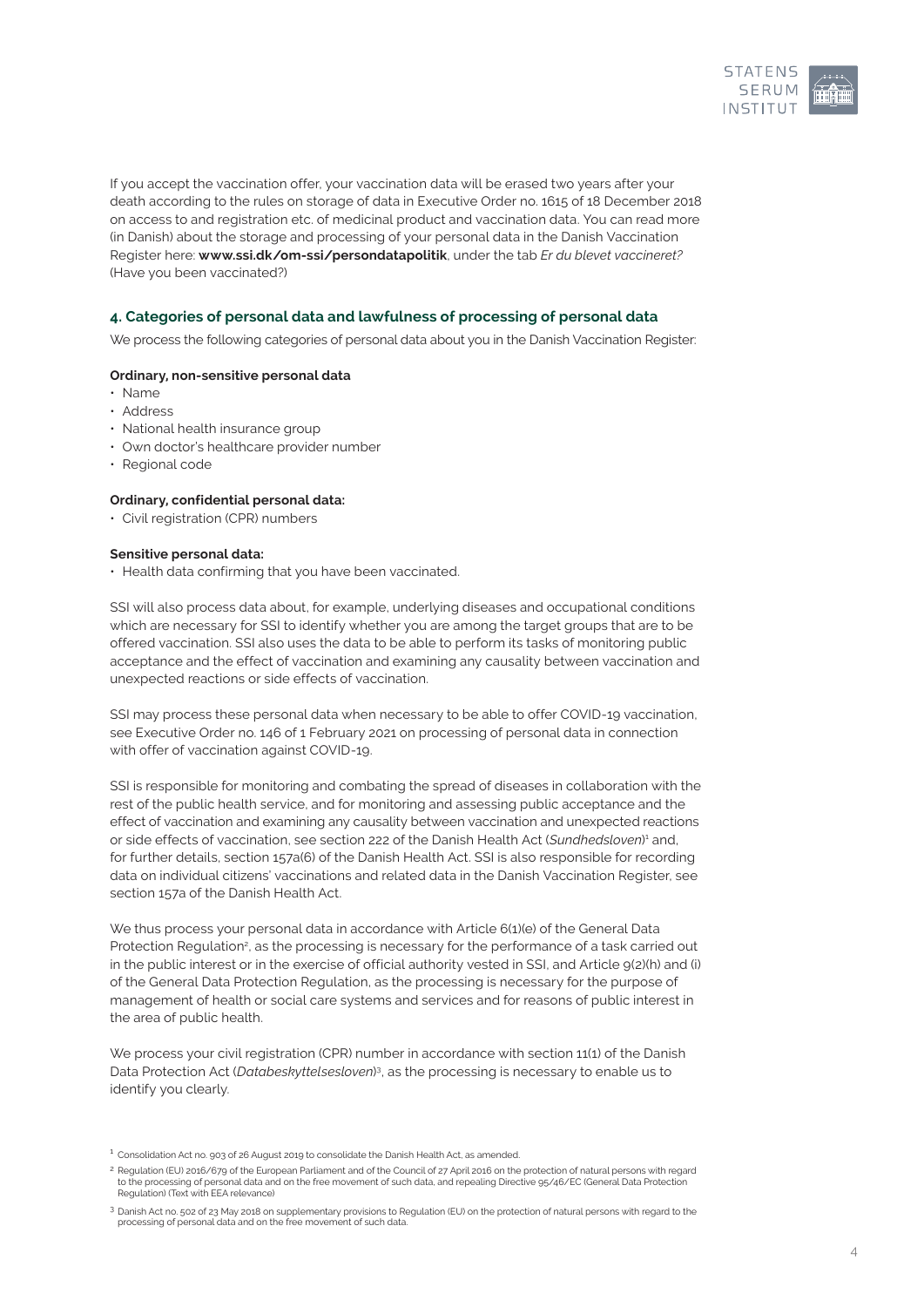

# **5. Sources of personal data**

We have received information about your CPR number from the CPR Register and information about your name, address, national health insurance category, your doctor's healthcare provider number and the regional code from the Danish Health Data Authority (*Sundhedsdatastyrelsen*). We also receive further data about you, for example age and gender, from public registers, including the CPR Register.

Where relevant, we also receive other data about you, for example about chronic conditions and disorders as well as employment situation, from public registers, including the National Patient Register (Landspatientregistret), the Register of Selected Chronic Diseases and Severe Mental Disorders (RUKS), the Danish Agency for Labour Market and Recruitment (STAR), the DREAM Register etc.

In connection with the monitoring of public acceptance and effect as well as the performance of studies related to the safety of the vaccines, SSI also looks at any COVID-19 test results.

# **6. Recipients or categories of recipients**

SSI discloses your personal data to the Region in which you live for two reasons: 1) to enable you to receive the vaccination, and 2) for the vaccination to be recorded in your patient records and in the Danish Vaccination Register.

Your Region or your general practitioner is responsible for recording and reporting of vaccinations in the Danish Vaccination Register. Please contact your general practitioner or your Region, if you want to know more about your general practitioner's or your Region's processing of personal data. You can find the contact details of your Region here:

| <b>North Denmark Region</b>       | www.rn.dk               |
|-----------------------------------|-------------------------|
| <b>Central Jutland Region</b>     | www.rm.dk               |
| <b>Region of Southern Denmark</b> | www.regionsyddanmark.dk |
| <b>Region Zealand</b>             | www.regionsjaelland.dk  |
| <b>Capital Region of Denmark</b>  | www.regionh.dk          |

SSI also discloses your personal data to the Danish Medicines Agency (*Lægemiddelstyrelsen*); this is necessary to enable the Danish Medicines Agency to perform its task of monitoring the safety of the vaccines, including side effects. You can contact the Danish Medicines Agency at **[www.lmst.dk](http://www.lmst.dk)** if you want to know more about the Agency's processing of your personal data.

SSI discloses personal data to our data processors, including the Danish Health Data Authority. We have entered into data processing agreements with our data processors and supervise the data processors' compliance with the data processing agreements in accordance with the applicable rules.

# **7. Transfer to recipients in third countries, including international organisations**

We will not transfer your personal data to recipients outside the EU and EEA.

# **8. Your rights**

Under the General Data Protection Regulation, you have a number of rights in relation to our processing of your personal data. If you want to exercise your rights, please contact us.

If personal data are processed solely for scientific and statistical purposes, there are a number of restrictions on the rights of data subjects under the General Data Protection Regulation. This means that you do not have a right of access, right to rectification, right to restriction of processing, right to object and right to erasure of personal data about you that form part of such processing. The restriction of your rights follows from section 22(5) of the Danish Data Protection Act and Article 17(3)(d) of the General Data Protection Regulation.